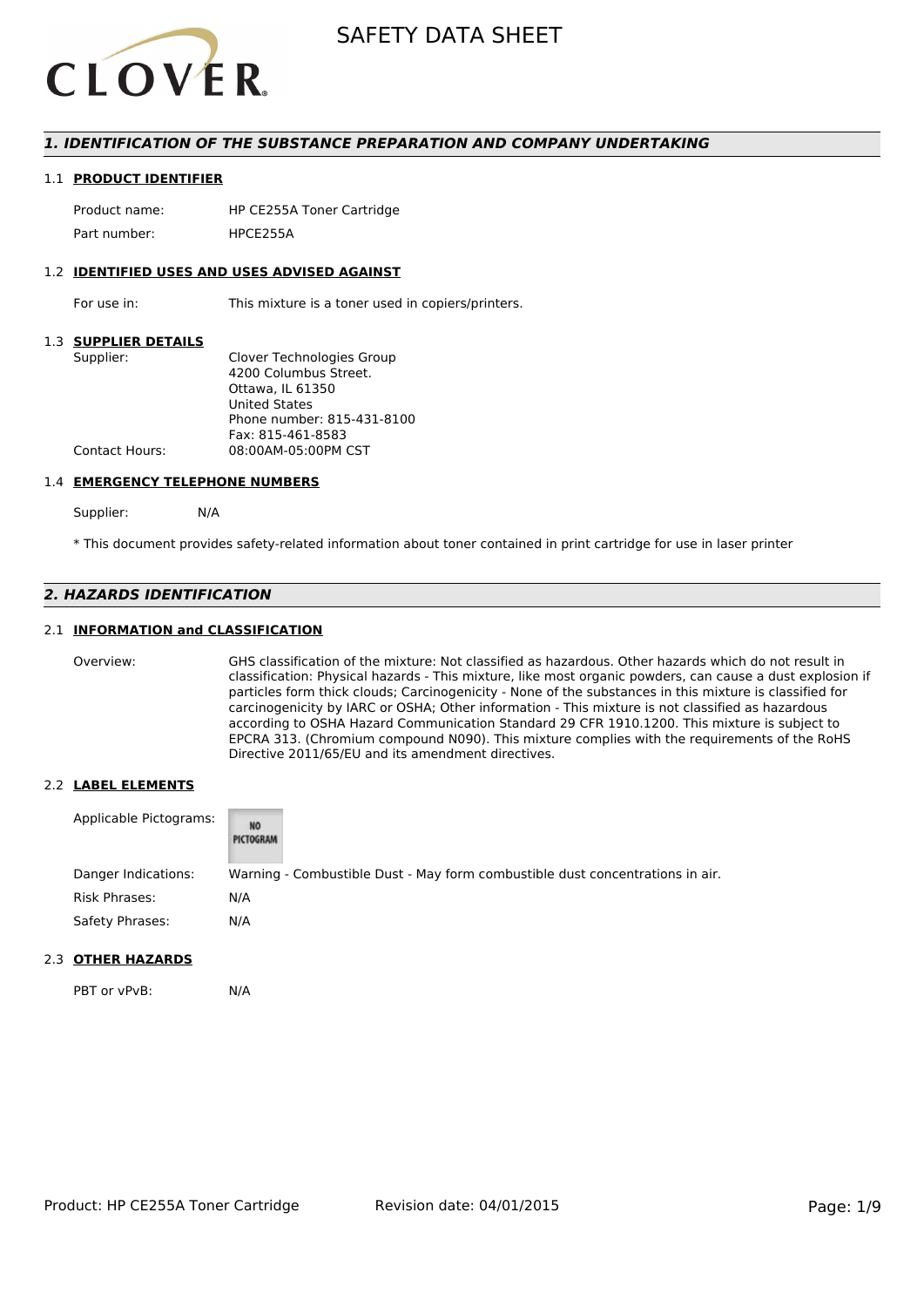# **CLOVER**

#### *3. COMPOSITION / INFORMATION ON INGREDIENTS*

|                        |                     |             | <b>OSHA</b> | <b>ACGIH</b> |                                      |
|------------------------|---------------------|-------------|-------------|--------------|--------------------------------------|
| Ingredients            | <b>CAS number</b>   | Weight %    | <b>PEL</b>  | <b>TLV</b>   | <b>Other</b>                         |
|                        |                     |             |             |              |                                      |
| Styrene acrylate       | <b>TRADE SECRET</b> | 40-60       |             |              | TSCA listed/exempted: Yes            |
| copolymer              |                     |             |             |              |                                      |
| Iron oxide             | 1317-61-9           | $35 - 55$   |             |              | TSCA listed/exempted: Yes            |
| Amorphous silica       | 7631-86-9           | $<$ 5       |             |              | TSCA listed/exempted: Yes            |
| Wax                    | <b>TRADE SECRET</b> | $1 - 10$    |             |              | TSCA listed/exempted: Yes            |
| Organochromium complex | <b>TRADE SECRET</b> | $0.5 - 2.0$ |             |              | TSCA listed/exempted: Yes.           |
|                        |                     |             |             |              | Classification: Hazardous to the     |
|                        |                     |             |             |              | aquatic environment; Category        |
|                        |                     |             |             |              | Acute 1, Chronic 1; Flammable        |
|                        |                     |             |             |              | solid Category 1. Ingredients        |
|                        |                     |             |             |              | hazardous within the meaning of      |
|                        |                     |             |             |              | GHS and present above the cut-off    |
|                        |                     |             |             |              | level. Although this mixture         |
|                        |                     |             |             |              | contains this classified substance,  |
|                        |                     |             |             |              | the mixture is not classified based  |
|                        |                     |             |             |              | on the test results shown in Section |
|                        |                     |             |             |              | 9 and 12 in accordance with OSHA     |
|                        |                     |             |             |              | <b>Hazard Communication Standard</b> |
|                        |                     |             |             |              | 29 CFR 1910.1200 or the GHS          |
|                        |                     |             |             |              | criteria. Refer to Section 8 for the |
|                        |                     |             |             |              | exposure limits and Section 11 for   |
|                        |                     |             |             |              | toxicological information.           |

The Full Text for all R-Phrases are Displayed in Section 16

### **COMPOSITION COMMENTS**

The Data Shown is in accordance with the latest Directives.

This section provides composition information for the toner powder contained in specially designed container inside of the print cartridge.

#### *4. FIRST-AID MEASURES*

#### 4.1 **FIRST AID MEASURES**

#### 4.1.1 **FIRST AID INSTRUCTIONS BY RELEVANT ROUTES OF EXPOSURE**

| Inhalation:   | Provide fresh air immediately. If symptoms occur, seek medical advice.                                                                                |
|---------------|-------------------------------------------------------------------------------------------------------------------------------------------------------|
| Eye contact:  | Do not rub eyes. Immediately rinse with plenty of clean running water until particles are washed<br>out. If irritation persists, seek medical advice. |
| Skin contact: | Wash out particles with plenty of water and soap. If irritation develops, seek medical advice.                                                        |
| Ingestion:    | Clean mouth out with water. Drink several glasses of water. If sickness develops, seek medical<br>advice.                                             |

#### 4.1.2 **ADDITIONAL FIRST AID INFORMATION**

| Additional first aid information:     | N/A                                                                                                                                                                        |
|---------------------------------------|----------------------------------------------------------------------------------------------------------------------------------------------------------------------------|
| Immediate Medical Attention Required: | Immediate medical attention may be required in the unlikely event of extreme<br>inhalation, eye contact or unusual reaction due to physical idiosyncrasy of the<br>person. |

#### 4.2 **SYMPTOMS AND EFFECTS**

Acute Symptoms from Exposure: Eye contact: Irritation may occur by mechanical abrasion. Skin contact: Minimal skin irritation may occur. Inhalation: Slight irritation of respiratory tract may occur with exposure to large amount of toner dust. Ingestion: Ingestion is an unlikely route of entry under normal conditions of use. Delayed Symptoms from Exposure: N/A

#### 4.3 **IMMEDIATE SPECIAL TREATMENT OR EQUIPMENT REQUIRED**

N/A

| Product: HP CE255A Toner Cartridge | Revision date: 04/01/2015 | Page: 2/9 |
|------------------------------------|---------------------------|-----------|
|------------------------------------|---------------------------|-----------|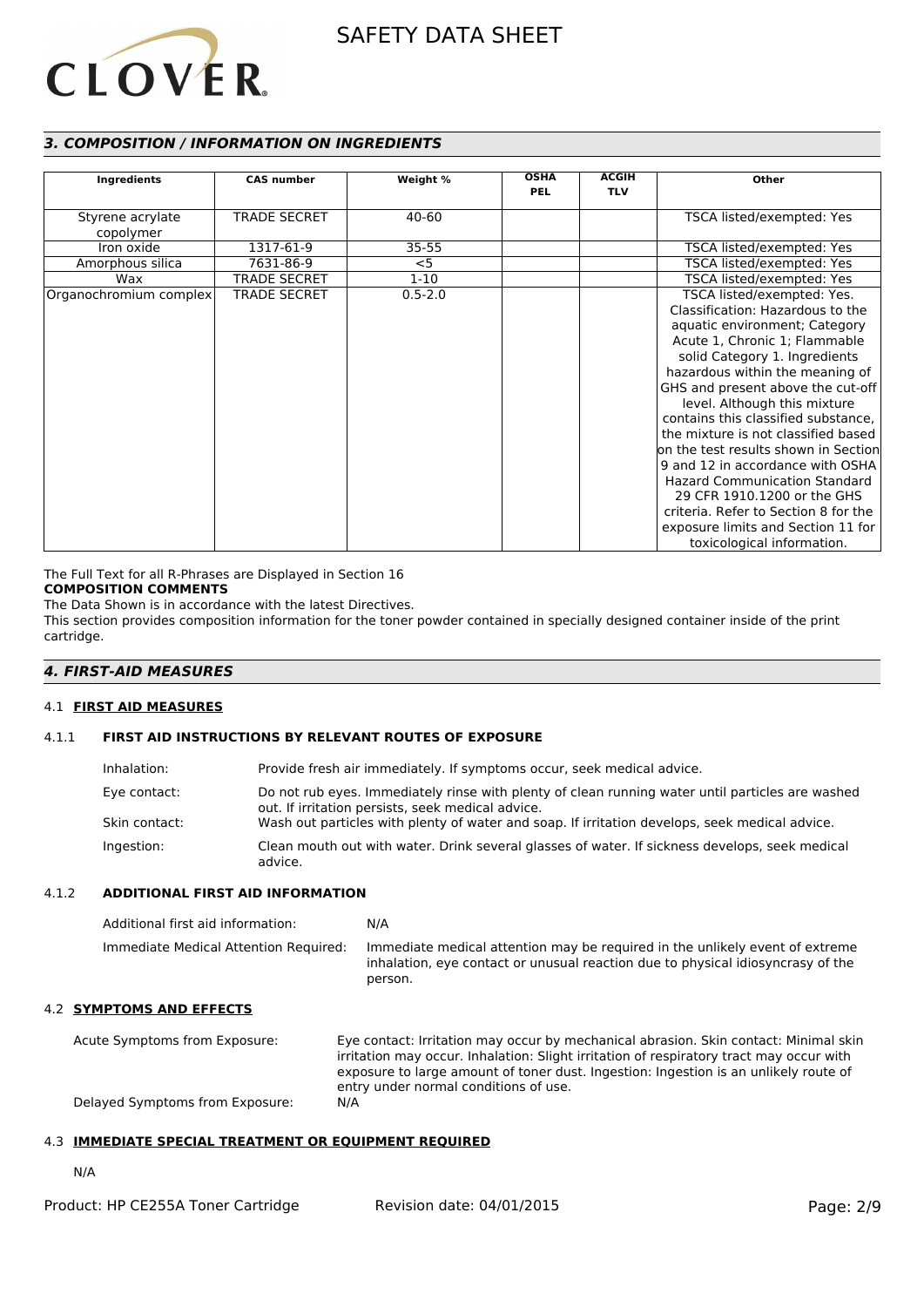

#### *5. FIRE-FIGHTING MEASURES*

#### 5.1 **EXTINGUISHING MEDIA**

| Recommended Extinguishing Media:    | Water, foam, dry chemical. |
|-------------------------------------|----------------------------|
| Extinguishing Media Not to be Used: | None known.                |

#### 5.2 **SPECIAL HAZARD**

Unusual Fire/Explosion Hazards: Toner, like most organic powders, is capable of creating a dust explosion when particles form thick clouds. Carbon monoxide and carbon dioxide are hazardous resulting gases.

Extinguishing Media Not to be Used: N/A

#### 5.3 **ADVICE FOR FIRE FIGHTERS**

Avoid inhalation of smoke. Wear protective cloting an wear self-contained breathing apparatus

#### *6. ACCIDENTAL RELEASE MEASURES*

#### 6.1 **PERSONAL PRECAUTIONS, PROTECTIVE EQUIPMENT AND EMERGENCY PROCEDURES**

#### 6.1.1 **PRECAUTIONS FOR NON-EMERGENCY PERSONNEL**

Avoid dust formation. Do not breathe dust.

#### 6.1.2 **ADDITIONAL FIRST AID INFORMATION**

N/A

#### 6.1.3 **PERSONAL PROTECTION**

Wear personal protective equipment as described in Section 8.

#### 6.2 **ENVIRONMENTAL PRECAUTIONS**

Regulatory Information: Keep product out of sewers and watercourses.

#### 6.3 **METHODS AND MATERIAL FOR CONTAINMENT AND CLEANUP**

Spill or Leak Cleanup Procedures: Eliminate sources of ignition and flammables. Shelter the released material (powder) from wind to avoid dust formation and scattering. Vacuum or sweep the material into a sealed container. If a vacuum cleaner is used, it must be dust explosion-proof. Dispose of the material in accordance with Federal/state/local requirements.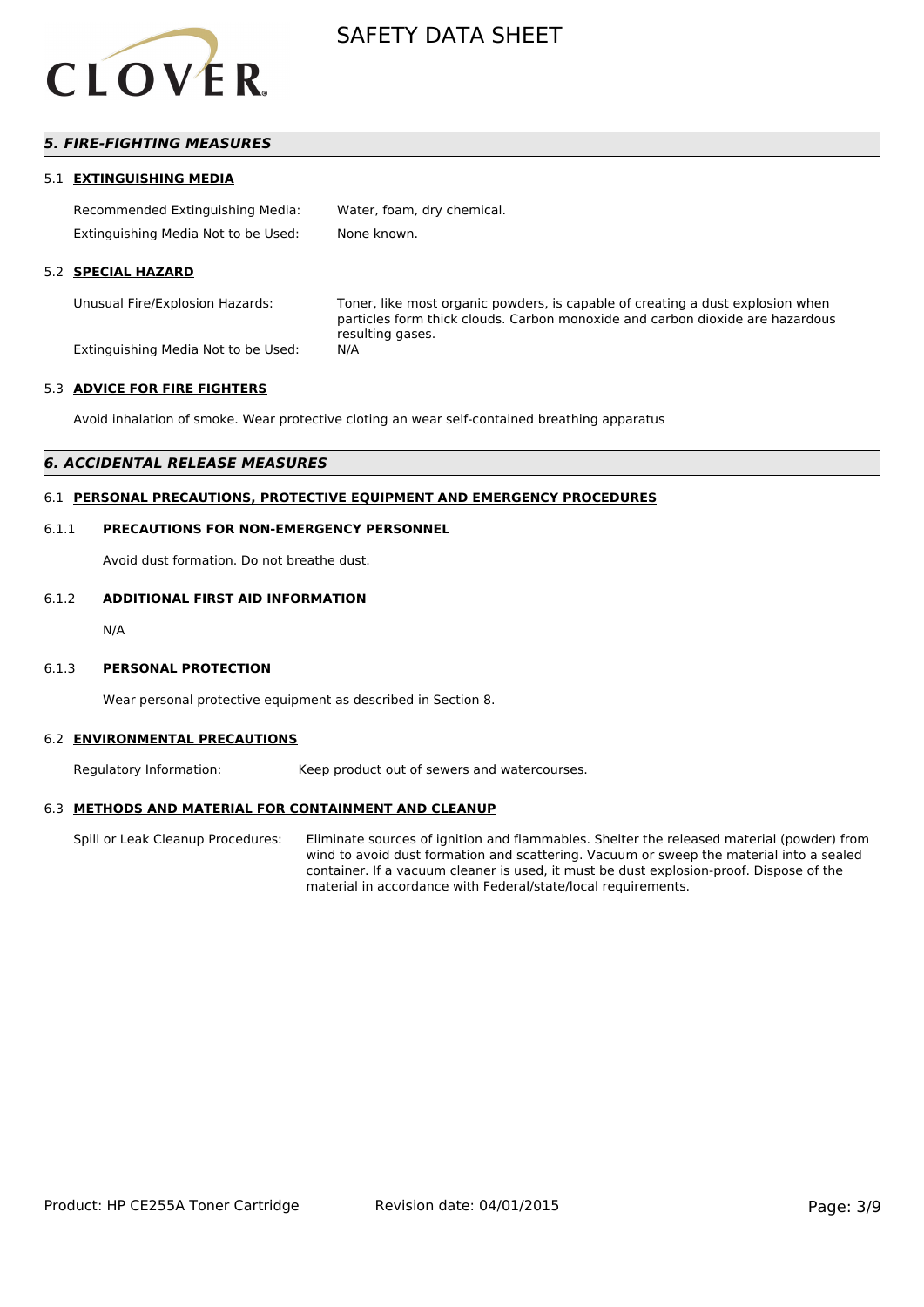

#### *7. HANDLING AND STORAGE*

#### 7.1 **PRECAUTIONS FOR SAFE HANDLING**

Recommendations for Handling: No special precautions when used as intended. Keep containers closed, avoid creating dust. Keep away from ignition sources. Advice on General Hygiene: Never eat, drink or smoke in work areas. Practice good personal hygiene after using this material, especially before eating, drinking, smoking, using the restroom, or applying cosmetics.

#### 7.2 **CONDITIONS FOR SAFE STORAGE**

Avoid high temperatures, >100°F/32°C

#### 7.3 **SPECIFIC END USES**

Printing devices

#### *8. EXPOSURE CONTROLS/PERSONAL PROTECTION*

#### 8.1 **CONTROL PARAMETERS**

The best protection is to enclose operations and/or provide local exhaust ventilation at the site of chemical release in order to maintain airborne concentrations of the product below OSHA PELs (See Section 2). Local exhaust ventilation is preferred because it prevents contaminant dispersion into the work area by controlling it at its source.

#### 8.2 **EXPOSURE CONTROLS**

#### **Respiratory protection:**

IMPROPER USE OF RESPIRATORS IS DANGEROUS. Seek professional advice prior to respirator selection and use. Follow OSHA respirator regulations (29 CFR 1910.134 and 1910.137) and, if necessary, wear a NIOSH approved respirator. Select respirator based on its suitability to provide adequate worker protection for given work conditions, levels of airborne contamination, and sufficient levels of oxygen.

#### **Eye/Face Protection:**

Contact lenses are not eye protective devices. Appropriate eye protection must be worn instead of, or in conjunction with contact lenses.

#### **Hand/Skin Protection:**

For emergency or non-routine operations (cleaning spills, reactor vessels, or storage tanks), wear an SCBA. WARNING! Air purifying respirators do not protect worker in oxygen deficient atmospheres.

#### **Additional Protection:**

N/A

#### **Protective Clothing and Equipment:**

Wear chemically protective gloves, boots, aprons, and gauntlets to prevent prolonged or repeated skin contact. Wear splashproof chemical goggles and face shield when working with liquid, unless full face piece respiratory protection is worn.

#### **Safety Stations:**

Make emergency eyewash stations, safety/quick-drench showers, and washing facilities available in work area.

#### **Contaminated Equipment:**

Separate contaminated work clothes from street clothes. Launder before reuse. Remove material from your shoes and clean personal protective equipment. Never take home contaminated clothing.

#### **Comments:**

Never eat, drink or smoke in work areas. Practice good personal hygiene after using this material, especially before eating, drinking, smoking, using the restroom, or applying cosmetics.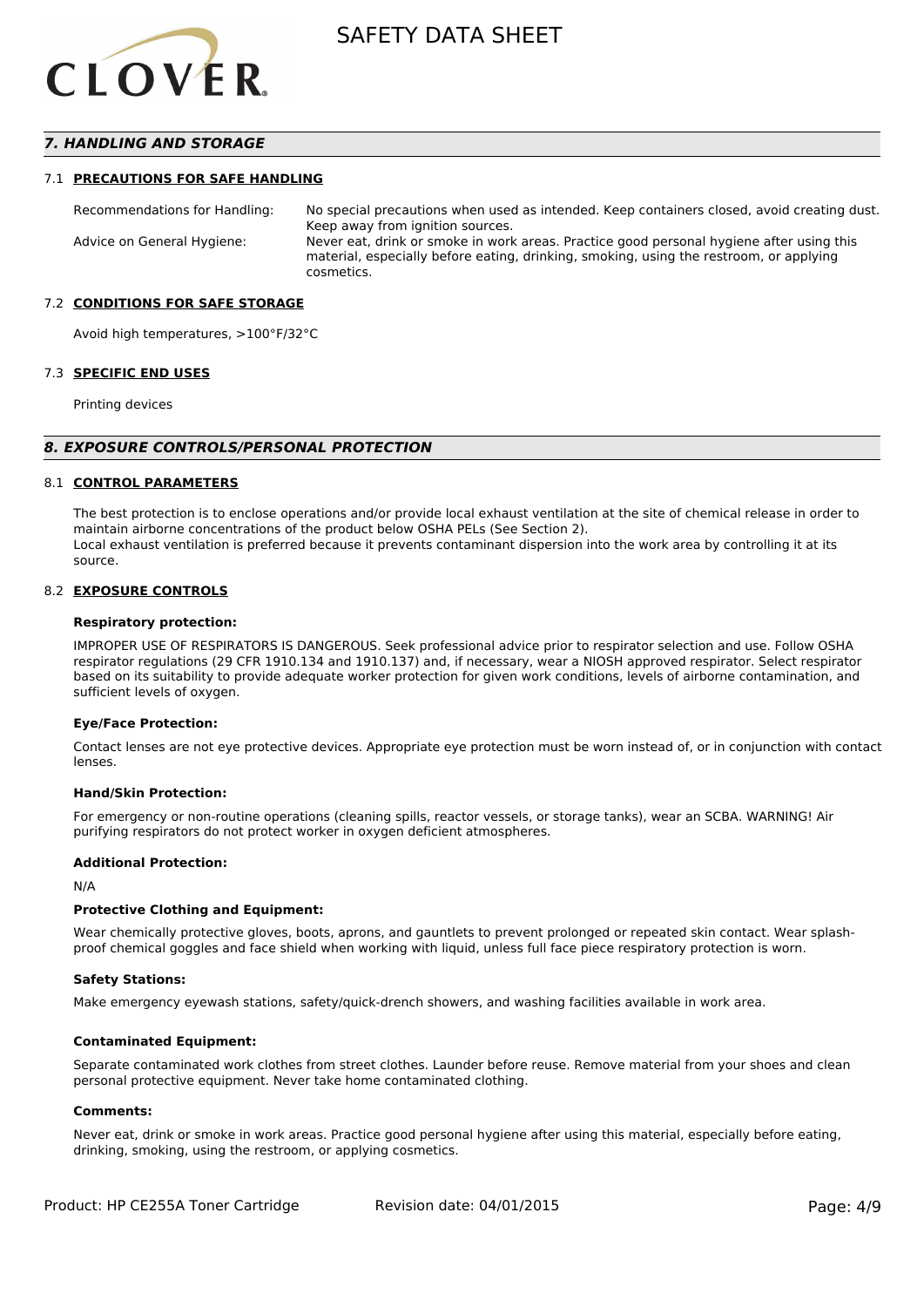

#### *9. PHYSICAL AND CHEMICAL PROPERTIES*

#### 9.1 **DETAIL INFORMATION**

| Physical state:            | APPEARANCE: Fine black powder. |
|----------------------------|--------------------------------|
| Color:                     | Black                          |
| Odor:                      | None or slight plastic odor    |
| Odor threshold:            | N/A                            |
|                            |                                |
| Boiling point:             | N/A                            |
| Melting point:             | N/A                            |
| Flash point:               | N/A                            |
| <b>Explosion limits:</b>   | N/A                            |
| Relative density:          | $1.5 - 2.5$                    |
| Auto-ignition temperature: | N/A                            |
|                            |                                |

#### 9.2 **OTHER INFORMATION**

FLAMMABILITY: Not flammable by burning rate DOT/UN test N.1 (similar product) SOLUBILITY: Negligible in water. Partially soluble in some organic solvents such as toluene and tetrahydrofuran.

#### *10. CHEMICAL STABILITY AND REACTIVITY*

#### 10.1 **Reactivity:**

| <b>Reactivity Hazards:</b>     | None                                                                                                           |
|--------------------------------|----------------------------------------------------------------------------------------------------------------|
| Data on Mixture Substances:    | None                                                                                                           |
| 10.2 Chemical Stability:       | The product is stable. Under normal conditions of storage and use, hazardous<br>polymerisation will not occur. |
| 10.3 Hazardous Polymerization: | Stable under conditions of normal use.                                                                         |
| 10.4 Conditions to Avoid:      | Keep away from heat, flame, sparks and other ignition sources.                                                 |
| 10.5 Incompatible Materials:   | Strong oxidising materials                                                                                     |
| 10.6 Hazardous Decomposition:  | Will not occur.                                                                                                |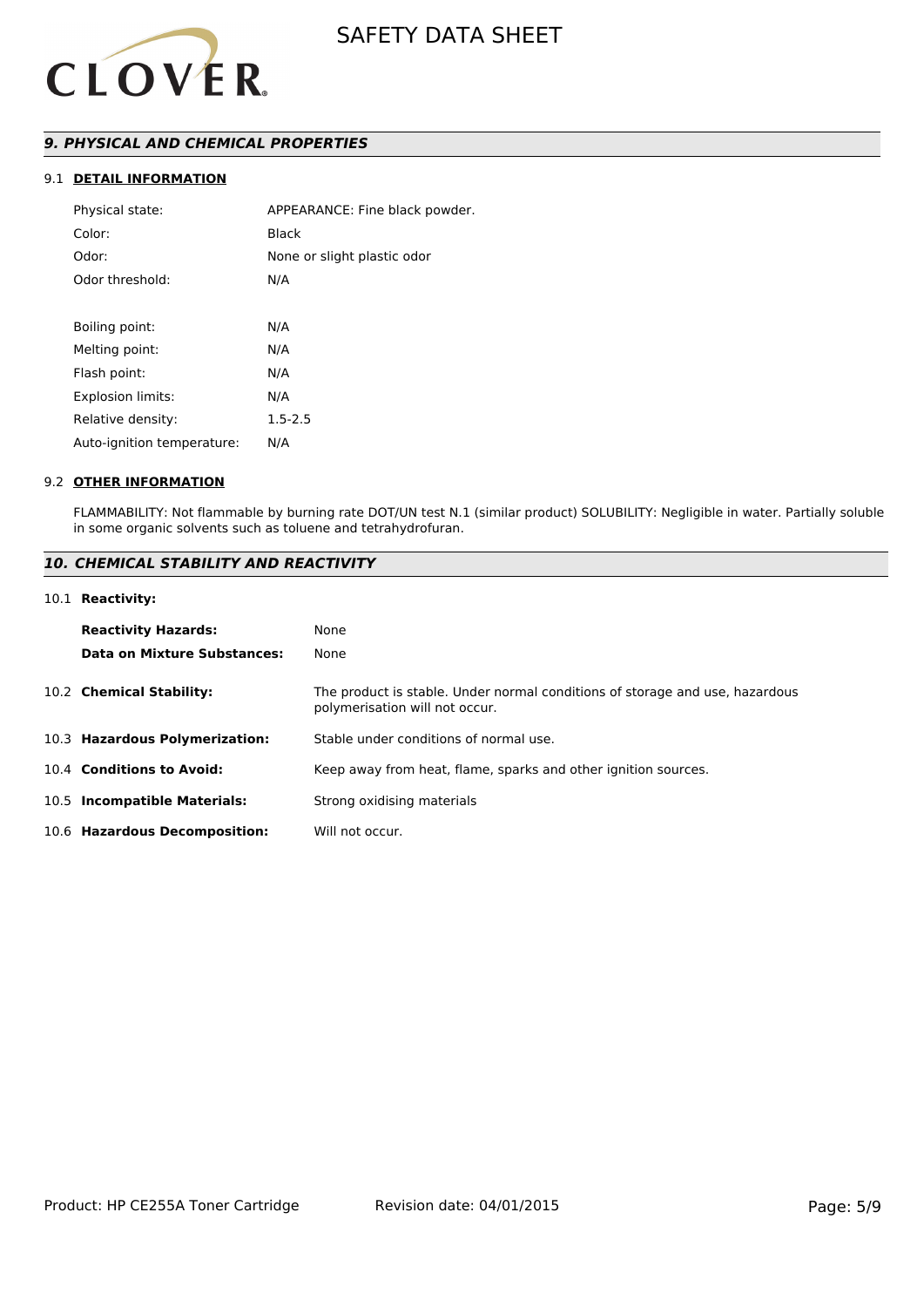

### *11. INFORMATION ON TOXICOLOGICAL EFFECT*

| <b>Mixtures:</b>                                | According to our test results of this or similar mixture and the information provided by the<br>suppliers about the substances contained in this mixture, seriously damaging effect is not<br>expected when this mixture is treated in accordance with standard industrial practices and<br>Federal/state/local requirements. Refer to Section 2 for potential health effects and Section 4 for<br>first aid measures.                                                                                                                                                                                                                                                                                                                                                                                                                                                                                                                                                                                                                                                                                                         |
|-------------------------------------------------|--------------------------------------------------------------------------------------------------------------------------------------------------------------------------------------------------------------------------------------------------------------------------------------------------------------------------------------------------------------------------------------------------------------------------------------------------------------------------------------------------------------------------------------------------------------------------------------------------------------------------------------------------------------------------------------------------------------------------------------------------------------------------------------------------------------------------------------------------------------------------------------------------------------------------------------------------------------------------------------------------------------------------------------------------------------------------------------------------------------------------------|
| <b>Acute Toxicity:</b>                          | N/A                                                                                                                                                                                                                                                                                                                                                                                                                                                                                                                                                                                                                                                                                                                                                                                                                                                                                                                                                                                                                                                                                                                            |
| <b>Skin Corrosion/Irritation:</b>               | N/A                                                                                                                                                                                                                                                                                                                                                                                                                                                                                                                                                                                                                                                                                                                                                                                                                                                                                                                                                                                                                                                                                                                            |
| <b>Serious Eye Damage:</b>                      | N/A                                                                                                                                                                                                                                                                                                                                                                                                                                                                                                                                                                                                                                                                                                                                                                                                                                                                                                                                                                                                                                                                                                                            |
| Inhalation:                                     | N/A                                                                                                                                                                                                                                                                                                                                                                                                                                                                                                                                                                                                                                                                                                                                                                                                                                                                                                                                                                                                                                                                                                                            |
| <b>Sensitization:</b>                           | Respiratory: No test data available. None of the substances in this mixture is classified as a<br>respiratory sensitizer.                                                                                                                                                                                                                                                                                                                                                                                                                                                                                                                                                                                                                                                                                                                                                                                                                                                                                                                                                                                                      |
| <b>Mutagenicity:</b><br><b>Carcinogenicity:</b> | Ames test (Salmonella typhimurium, Escherichia coli) negative. (a similar product)<br>N/A                                                                                                                                                                                                                                                                                                                                                                                                                                                                                                                                                                                                                                                                                                                                                                                                                                                                                                                                                                                                                                      |
| <b>Reproductive Toxicity:</b>                   | No test data available. None of the substances in this mixture is classified for reproductive toxicity.                                                                                                                                                                                                                                                                                                                                                                                                                                                                                                                                                                                                                                                                                                                                                                                                                                                                                                                                                                                                                        |
| <b>STOT - Single Exposure:</b>                  |                                                                                                                                                                                                                                                                                                                                                                                                                                                                                                                                                                                                                                                                                                                                                                                                                                                                                                                                                                                                                                                                                                                                |
|                                                 | N/A                                                                                                                                                                                                                                                                                                                                                                                                                                                                                                                                                                                                                                                                                                                                                                                                                                                                                                                                                                                                                                                                                                                            |
| <b>STOT - Multiple Exposure:</b>                | No test data available. Inhalation test of a toner for two years showed no significant<br>carcinogenicity. (Reference 1 - Test Data) In rats chronic exposure to toner concentrations 4<br>mg/m3 and over lead to an accumulation of particles in the lung as well as to persistent<br>inflammatory processes and slight to moderate fibrotic changes in the lungs of rats. In hamsters<br>these effects were only observed at significantly higher concentrations (> 20 mg/m3). The particle<br>accumulation in the lung tissue of the experimental animals is attributed to a damage and<br>overload of the lung clearance mechanisms and is called "lung overloading". This is not an effect<br>specific to toner dust but is generally observed when high concentrations of other, slightly soluble<br>dusts are inhaled. The lowest-observable-effect-level (LOEL) was 4 mg/m3 and the no-observable-<br>effect-level (NOEL) was 1 mg/m3 in rats. The NOEL was greater than 6 mg/m3 in hamsters.<br>(Reference 2 - Test Data) Toner concentration under the normal use of this product is estimated<br>less than 1 mg/m3. |
| Ingestion:                                      | N/A                                                                                                                                                                                                                                                                                                                                                                                                                                                                                                                                                                                                                                                                                                                                                                                                                                                                                                                                                                                                                                                                                                                            |
| <b>Hazard Class Information:</b>                | N/A                                                                                                                                                                                                                                                                                                                                                                                                                                                                                                                                                                                                                                                                                                                                                                                                                                                                                                                                                                                                                                                                                                                            |
| <b>Mixture on Market Data:</b>                  | N/A                                                                                                                                                                                                                                                                                                                                                                                                                                                                                                                                                                                                                                                                                                                                                                                                                                                                                                                                                                                                                                                                                                                            |
| Symptoms:                                       | N/A                                                                                                                                                                                                                                                                                                                                                                                                                                                                                                                                                                                                                                                                                                                                                                                                                                                                                                                                                                                                                                                                                                                            |
| Delayed/Immediate Effects: N/A                  |                                                                                                                                                                                                                                                                                                                                                                                                                                                                                                                                                                                                                                                                                                                                                                                                                                                                                                                                                                                                                                                                                                                                |
| <b>Test Data on Mixture:</b>                    | (Reference 1) "Negative Effect of Long-term Inhalation of Toner on Formation of<br>8-Hydroxydeoxyguanosine in DNA in the Lungs of Rats in Vivo", Yasuo Morimoto, et. Al., Inhalation<br>Toxicology, Vol. 17 (13) 749-753 (2005) (Reference 2) Studies by Muhle, Bellmann, Creutzenberg<br>et al. "Lung clearance and retention of toner, utilizing a tracer technique during chronic inhalation<br>exposure in rats." Fundam. Appl. Toxicol 17 (1991) p.300-313. "Lung clearance and retention of<br>toner, TiO2, and crystalline silica, utilizing a tracer technique during chronic inhalation exposure in<br>Syrian golden hamsters." Inhal. Toxicol. 10 (1998) p.731-751. "Subchronic inhalation study of<br>toner in rats." Inhal. Toxicol. 2 (1990) p.341-360. "Pulmonary response to toner upon chronic<br>inhalation exposure in rats." Fundam. Appl. Toxicol. (1991) p.280-299 "Pulmonary response to<br>toner, TiO2 and crystalline silica upon chronic inhalation exposure in Syrian golden hamsters."<br>Inhal. Toxicol. 10 (1998) p.699-729.                                                                      |
| <b>Not Meeting Classification:</b>              | N/A                                                                                                                                                                                                                                                                                                                                                                                                                                                                                                                                                                                                                                                                                                                                                                                                                                                                                                                                                                                                                                                                                                                            |
| <b>Routes of Exposure:</b>                      | N/A                                                                                                                                                                                                                                                                                                                                                                                                                                                                                                                                                                                                                                                                                                                                                                                                                                                                                                                                                                                                                                                                                                                            |
| <b>Interactive Effects:</b>                     | N/A                                                                                                                                                                                                                                                                                                                                                                                                                                                                                                                                                                                                                                                                                                                                                                                                                                                                                                                                                                                                                                                                                                                            |
| <b>Absence of Specific Data:</b>                | N/A                                                                                                                                                                                                                                                                                                                                                                                                                                                                                                                                                                                                                                                                                                                                                                                                                                                                                                                                                                                                                                                                                                                            |
| <b>Mixture vs Substance Data: N/A</b>           |                                                                                                                                                                                                                                                                                                                                                                                                                                                                                                                                                                                                                                                                                                                                                                                                                                                                                                                                                                                                                                                                                                                                |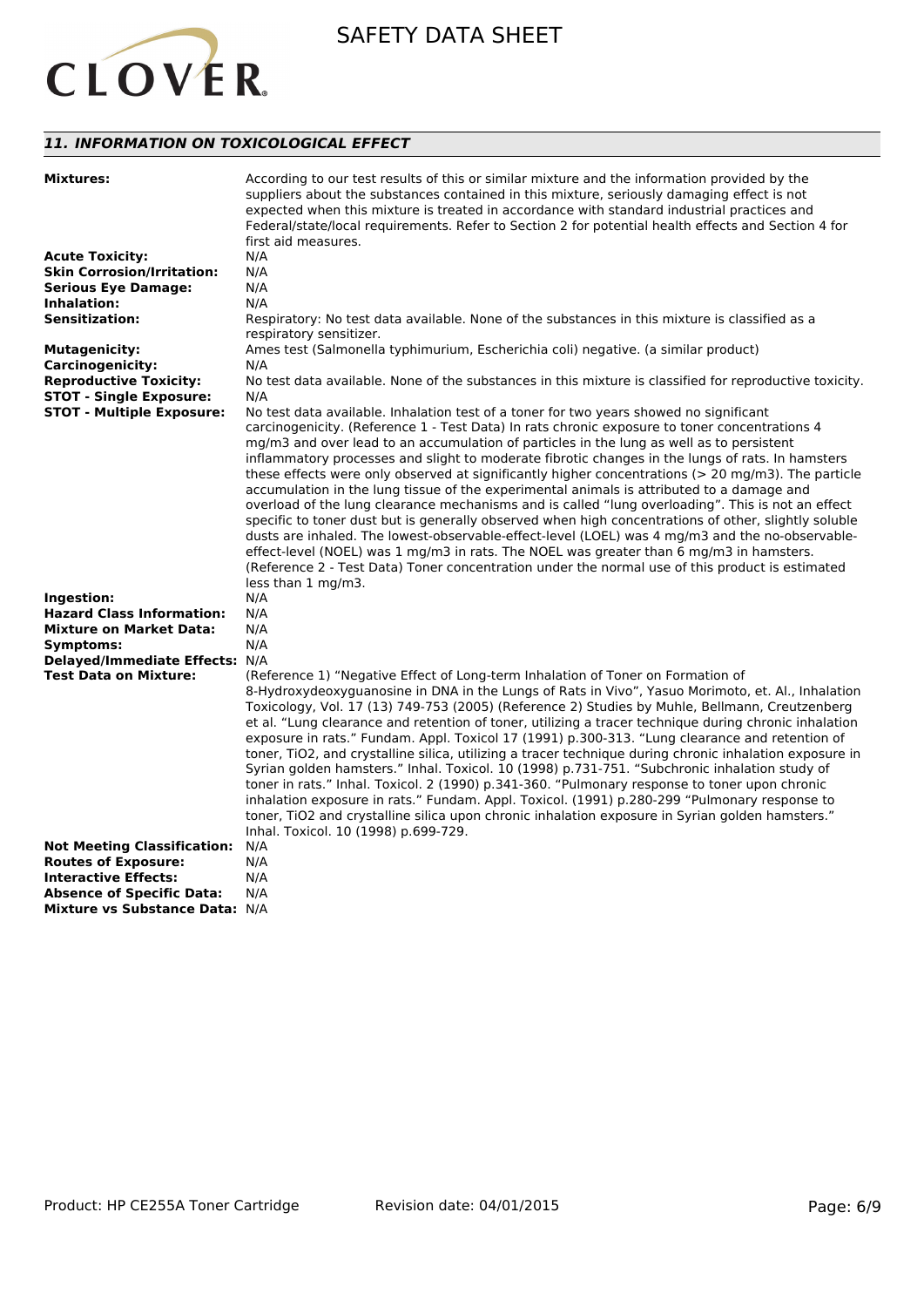

#### *12. ECOLOGICAL INFORMATION*

| 12.2 Degradability:                | harmful to ecology. Acute toxicity to quatic organisms (a similar product) 72-hour IC50 (for<br>algae, Pseudokirchneriella subcapitata, OECD 201) > 1,000mg/L, NOEL 1,000mg/L 48-hour<br>EC50 (for Daphnia magna, OECD 202) $> 1,000$ mg/L, NOEC 1,000 mg/L 96-hour LC50 (for fish,<br>Rainbow trout, OECD 203) $> 1,000$ mg/L, NOEC 1,000 mg/L<br>N/A |  |
|------------------------------------|--------------------------------------------------------------------------------------------------------------------------------------------------------------------------------------------------------------------------------------------------------------------------------------------------------------------------------------------------------|--|
| 12.3 Bioaccumulation Potential:    | N/A                                                                                                                                                                                                                                                                                                                                                    |  |
| 12.4 Mobility in Soil:             | N/A                                                                                                                                                                                                                                                                                                                                                    |  |
| 12.5 PBT & vPvB Assessment:        | N/A                                                                                                                                                                                                                                                                                                                                                    |  |
| 12.6 Other Adverse Effects:        | None known.                                                                                                                                                                                                                                                                                                                                            |  |
| <b>13. DISPOSAL CONSIDERATIONS</b> |                                                                                                                                                                                                                                                                                                                                                        |  |

## **Disposal Information:**

 Dispose as a solid waste in accordance with local authority regulations. Empty container retains product residue.

#### **Physical/Chemical Properties that affect Treatment:**

Symbol: This product is not classified as dangerous

Risk Phrases: This product is not classified according to the federal, state and local environmental regulations.

#### **Waste Treatment Information:**

Do not shred toner cartridge, unless dust-explosion prevention measures are taken. Finely dispersed particles may form explosive mixtures in air. Dispose of in compliance with federal, state, and local regulations.

#### **Personal Protection Required:**

N/A

| <b>14. TRANSPORT INFORMATION</b> |                                                                                                                                             |  |
|----------------------------------|---------------------------------------------------------------------------------------------------------------------------------------------|--|
| $14.1$ ID Number:                | None. Not a regulated material under the United State DOT, IMDG, ADR, RID, or ICAO/IATA.                                                    |  |
| 14.2 Shipping Name:              | None. Not a regulated material under the United State DOT, IMDG, ADR, RID, or ICAO/IATA.                                                    |  |
| 14.3 Hazard Class:               | None. Not a regulated material under the United State DOT, IMDG, ADR, RID, or ICAO/IATA.                                                    |  |
| 14.4 Packing Group:              | N/A                                                                                                                                         |  |
| 14.5 Environmental Hazards:      | Not a marine pollutant according to the IMDG Code. Not environmentally hazardous according<br>to the UN Model Regulations, ADR, RID or ADN. |  |
| 14.6 User Precautions:           | Do not open or break a container during transportation unless absolutely needed.                                                            |  |
| 14.7 Bulk Transport:             | N/A                                                                                                                                         |  |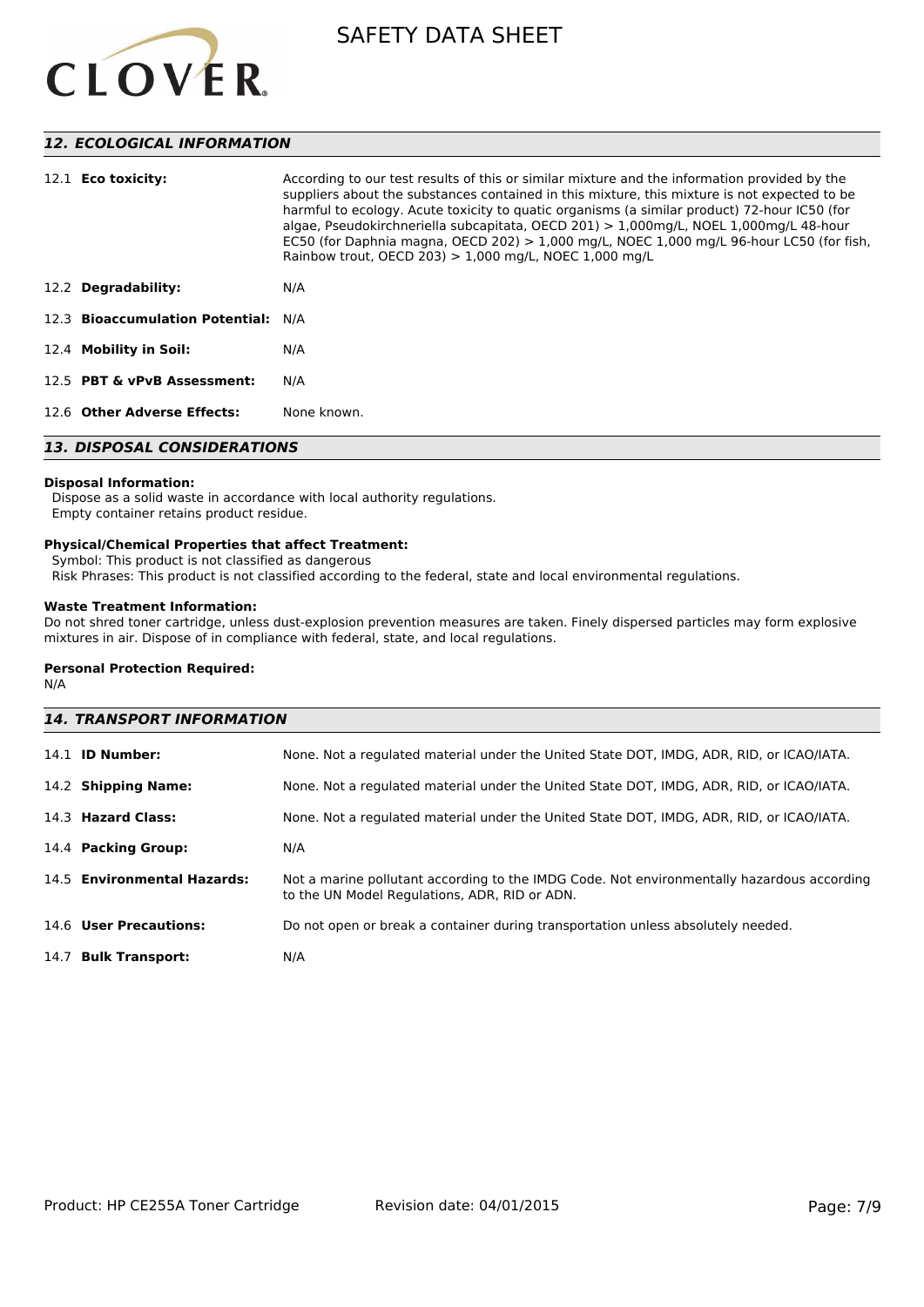

#### *15. REGULATORY INFORMATION*

| 15.1 Regulatory Information: | TSCA: All the substances in this mixture are listed or exempted in accordance with TSCA. |
|------------------------------|------------------------------------------------------------------------------------------|
|------------------------------|------------------------------------------------------------------------------------------|

**EPA Regulatory Information:** N/A

**CERCLA Reportable Quantity:** Not applicable to this mixture.

#### 15.2 **Superfund Information:**

**Hazard Categories:**

**Immediate:** N/A

**Delayed:** N/A

**Fire:** N/A

**Pressure:** N/A

**Reactivity:** N/A

**Section 302 - Extremely Hazardous:** Not applicable to this mixture.

**Section 311 - Hazardous:** Immediate health hazard: No (All the ingredients of this product are bound within the mixture.) Chronic health hazard: No (All the ingredients of this product are bound within the mixture.) Sudden release of pressure hazard: No Reactive hazard: No

| 15.3 State Regulations:            | California Proposition 65 (Safe Drinking Water and Toxic Enforcement Act of 1986): This<br>product does not contain any chemicals listed by the State of California.                                                                                                                                    |
|------------------------------------|---------------------------------------------------------------------------------------------------------------------------------------------------------------------------------------------------------------------------------------------------------------------------------------------------------|
| 15.4 Other Regulatory Information: | SARA Title III (EPCRA) Section 313 (40 CFR 372): Organochromium complex as a<br>chromium compound (N090). This mixture complies with the requirements of the RoHS<br>Directive 2011/65/EU and its amendment directives. Please refer to any other<br>Federal/state/local measures that may be relevant. |
| <b>16. OTHER INFORMATION</b>       |                                                                                                                                                                                                                                                                                                         |

| <b>General Comments:</b> | This information is based on our current knowledge. It should not therefore be construed as<br>guaranteeing specific properties of the products as described or their suitability for a particular<br>application |
|--------------------------|-------------------------------------------------------------------------------------------------------------------------------------------------------------------------------------------------------------------|
| - -                      |                                                                                                                                                                                                                   |

**Creation Date of this SDS:** 05/19/2015